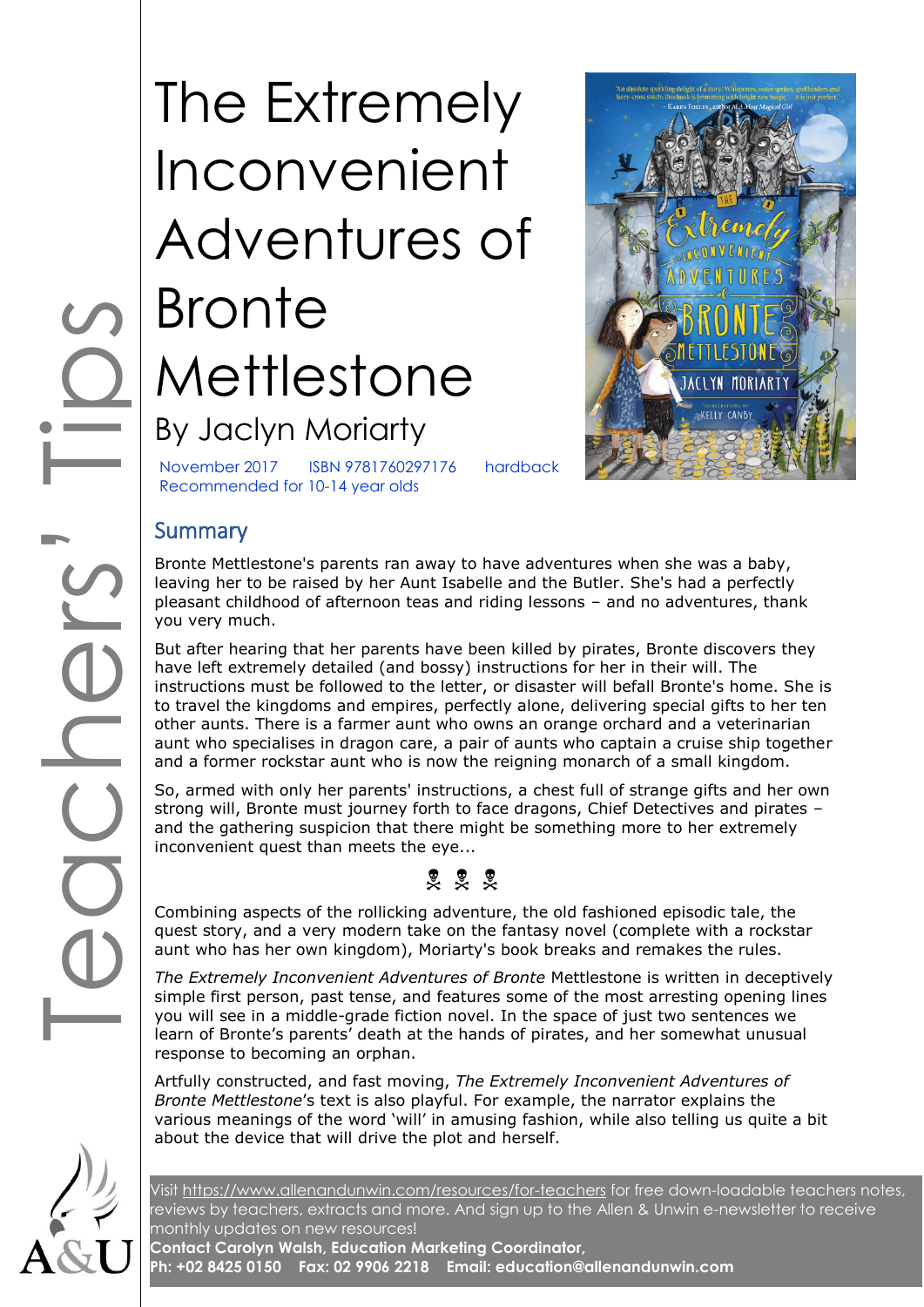# In the classroom…



## In the author's own words

'Years ago, a reader sent me an email in which she mentioned she was drinking cloudberry tea. In my reply, I said that I'd never heard of cloudberry tea but that I thought it belonged in a book, and I promised to write a book featuring cloudberry tea one day.

'A long time later, I remembered my promise and sat down to write a story about a girl who had been left in the lobby of her aunt's apartment building as a baby, with nothing but a note and a canister of cloudberry tea. Now she is ten and she has just learned that her parents have been killed by pirates. They have left instructions for her to travel across the Kingdoms and Empires delivering treasure to each of her ten other aunts.

'Usually, I start a book by writing an elaborate plan, but I decided that I'd try writing this one without any plan at all. I would let Bronte, the main character, tell the story, and would wait and see what happened at each aunt's house.

'There are plenty of books about children with missing parents who go on journeys. I wanted to explore what it actually meant to Bronte, to have been abandoned by her parents as a baby—her attempts to be indifferent to them, her dreamy idolisation of them as she learns more about them, and her fury, confusion and sadness. But mostly I wanted this to be an adventure story in which Bronte, who has always been very grown-up, learns how to be a child and have fun.'

Jaclyn Moriarty

## Classroom discussion questions and activities

#### **Pre-reading**

#### **Cover**

Before reading the story, examine the image on the front and back cover of the novel and write a short paragraph to explain your reaction to it. How does the cover make you feel, what genre of book do you expect, and what sort of things do you think might occur in the novel? After finishing the novel, go back to this paragraph to see whether your predictions of genre and events were correct.

#### **Title**

How do the words *Extremely Inconvenient* contrast with the word *Adventures* in the book's title? Why do you think the author chose this title? Does it make you want to read the story more or less?

#### **Novel study**

#### **Show Not Tell**

The first two sentences of Chapter 1 are packed full of information about Bronte Mettlestone. Some is concrete and told to us directly, for instance the fact that Bronte is 10 years-old and newly orphaned, and some comes to us in a less direct manner and is inferred by the reader. For an example of the latter, ask yourself what Bronte's reaction to news of her parents' death reveals about her personality? Divide a page in your workbook into two columns, one with the word Told Directly, and the other with Shown. Read all of Chapter 1 and make a list of examples where the author has told us directly about Bronte and examples where the author has shown us Bronte's reactions, thoughts and ways of saying things that help us work out for ourselves the sort of person she is.

These notes may be reproduced free of charge for use and study within schools but may not be reproduced (either in whole or in part) and offered for commercial sale.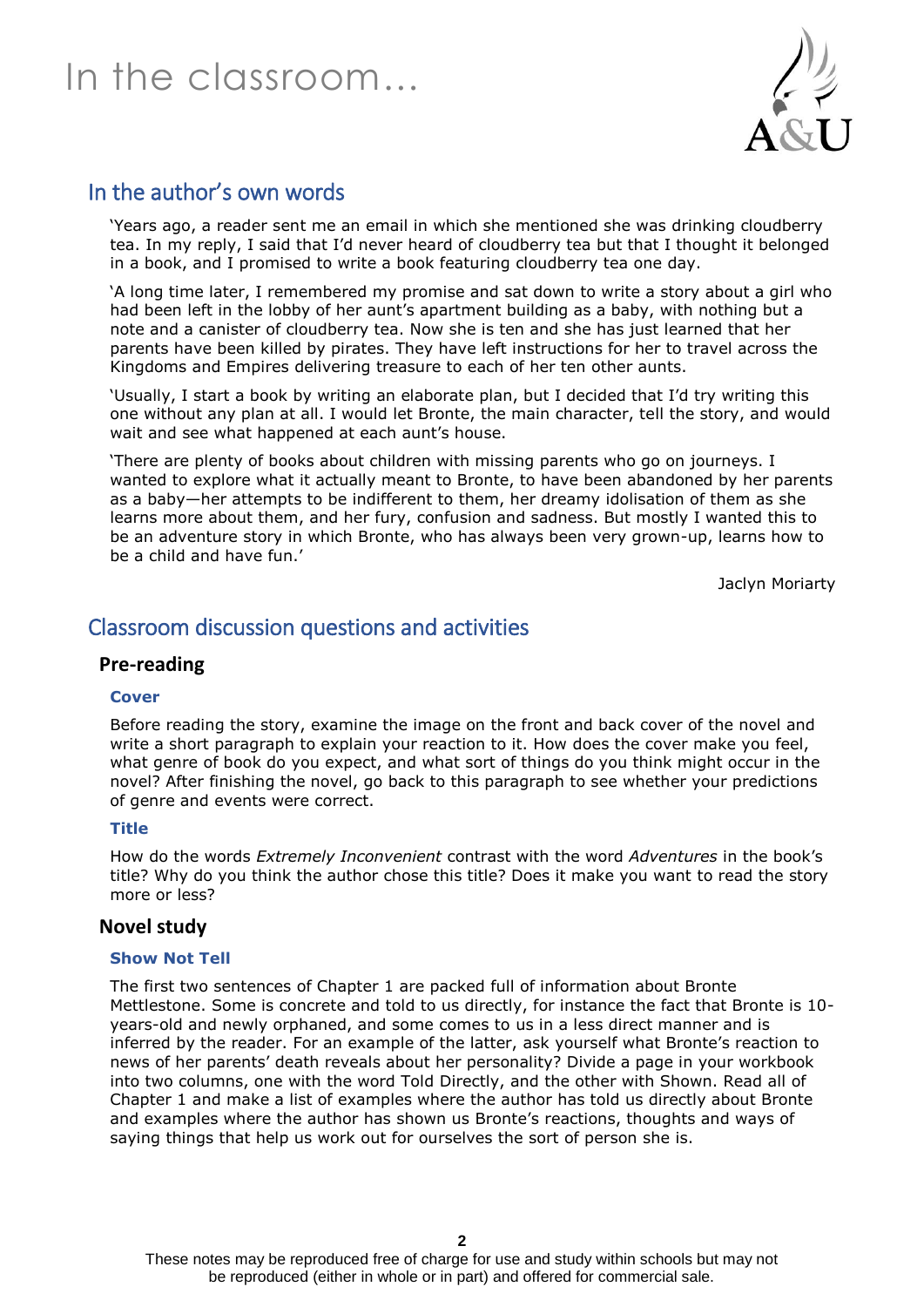# In the classroom…



#### **Characters**

'In a family, they explained to me, you get a sort of identity. "Imogen's the bossy sister, and Esther's quirky, and I'm the scatty one," Astrid explained, and her sisters nodded wisely (page 232).

- Given her unorthodox upbringing, what identity do you think Bronte assumes in her 'family' of Aunt Isabelle and The Butler? What clues in the first half of the book make you think this? How do you think her identity might change in the new family she belongs to by the end of the story, comprised of her parents, Alejandro, Aunt Isabelle, The Butler, and the rest of her extended family?
- Describe in one sentence the 'identity' of each of the aunts Bronte visits.
- What surprise 'identity' does Aunt Isabelle reveal at the end of the novel?
- Consider your own family and the identities assumed by all the people in it. Draw a family tree that outlines the identities of you and your family members.

#### **Building Suspense**

Read the last line of Chapter 37 and all of Chapter 38. What 'tricks' does the author use to build tension and suspense about what is about to happen next? In your answer think about:

- When we are first told about the avalanche. (Look up the term foreshadowing.)
- Introducing the idea of Bronte's 'three bad mistakes'
- The use of capital letters and italics
- The effect of giving Bronte's cough a persona (Look up the term personification)

#### **Plotting clues**

The novel is in many ways as much a mystery story as it is an adventure story.

Write down the two major discoveries in Bronte's adventure on a big sheet of paper:

- 1. that she is part-Whisperer, part-Spellbinder;
- 2. that she is instrumental in confounding the Whispering King's plans.
- Starting at the end of the story, track backwards along the author's path to these two big discoveries to create a story map, marking each revelation along the way and the chapter in which they happen. For example, 'Patrick and Lida are alive – Chapter 104', and 'The Whispering King sent Bronte the first telegram – Chapter 103'.
- Using the finished story map, talk as a class about the author's sense of timing throughout the story. Does each revelation come at exactly the right time? Were you able to piece together each revelation with ease? How neatly does everything fit together at the end of the story? Did you pick up on the author's clues earlier in the story?

#### **Changing voice**

Sometimes Bronte speaks directly to us, the readers. One example of this is in Chapter 49, which begins with the sentence, 'Here might be a good time to tell you this.' Why do you think the author decided to use this technique at this precise point in the story? Can you find other examples of when this happens in the novel?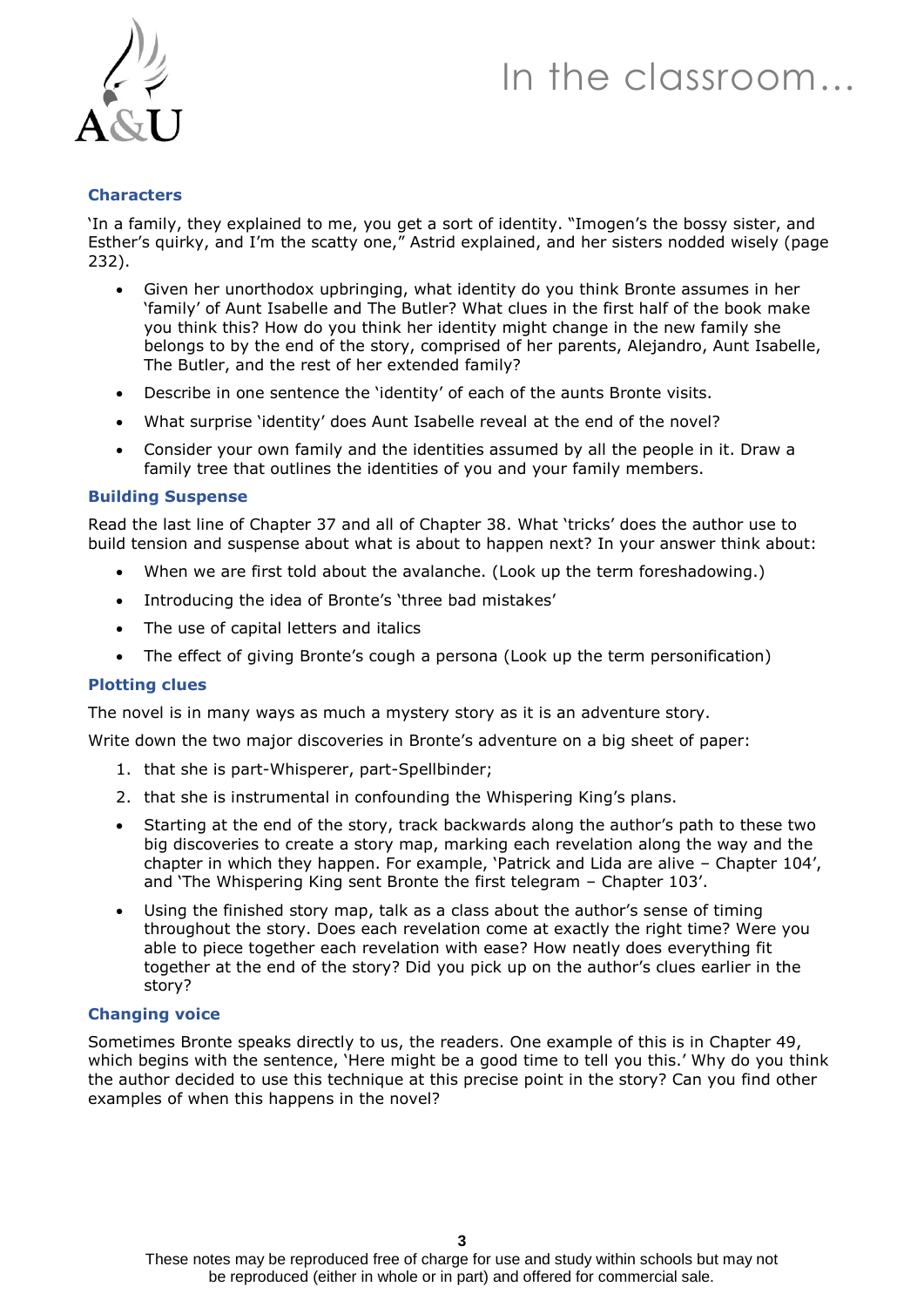

#### **Genre study**

As a class, talk about the fantasy genre.

- What subgenres of fantasy are there? For example, high fantasy, urban fantasy, magic realism, comic fantasy, historical fantasy, dark fantasy, fairy tales, supernatural fantasy. In pairs or small groups, choose one subgenre to investigate further, considering its archetypes and prominent authors and their works. Gather your findings on a poster and present to the class.
- After completing the previous exercise, talk as a class about what subgenre (or subgenres) of fantasy *The Extremely Inconvenient Adventures of Bronte Mettlestone* could be classified as. What expectations might you have about the book if you consider it as part of this subgenre/s? How has the author fulfilled or subverted your expectations?
- Do you find generic classifications a particularly helpful way of thinking about stories? Why/why not?
- What is world-building? Why is it crucial to any story, but particularly to fantasy stories?

As you read, what are some characteristics of the Kingdoms and Empires that jump out at you? Some questions to consider:

- How do the various people in this world interact with each other?
- What things in this world are fantastical to the reader but commonplace to its inhabitants?
- How are things that seem ordinary to the reader given a fantastic flair in the story? (E.g. a cruise ship that looks like an 18th-century ship but has many features and activities you might find on a modern cruise ship.)
- What social structures do you observe in the story? (E.g. Does this seem to be a feudal society? An industrialised society? A patriarchal society? A matrilineal society?)

#### **Themes**

- 1. 'He shook his head, "At night, when we sleep, we mostly dream a lot of nonsense, but sometimes we dream as we ought…This bottle, if placed by your bed while you sleep will direct you to the right dream."' (page 264) How do Bronte, Billy and Taylor's dreams prove to be the 'right dreams' in the novel?
- 2. Consider the motif of threads and stitching in the novel. What instances can you find of this motif in the story? For example, in Chapter 62, Bronte describes her nervousness as fear 'running fine lines up my spine, over my shoulders and right down into my stomach. There, the lines met one another and knotted up.' (page 324). Why do you think this motif is repeated throughout the story?
- 3. The Whispering Kingdom and Whisperers are widely misunderstood throughout most of the novel. Why do you think this is? How might the Majestic Spellbinding have contributed to this problem? Do you think it was right to hold the entire kingdom responsible for the Whispering King's actions?
- 4. Jaclyn Moriarty says of her novel, 'I wanted this to be an adventure story in which Bronte, who has always been very grown-up, learns how to be a child and have fun.' Do you agree that this is what happens in the story? Give examples from the story of how Bronte learns to be a child. What do you think about the very last line of the novel?